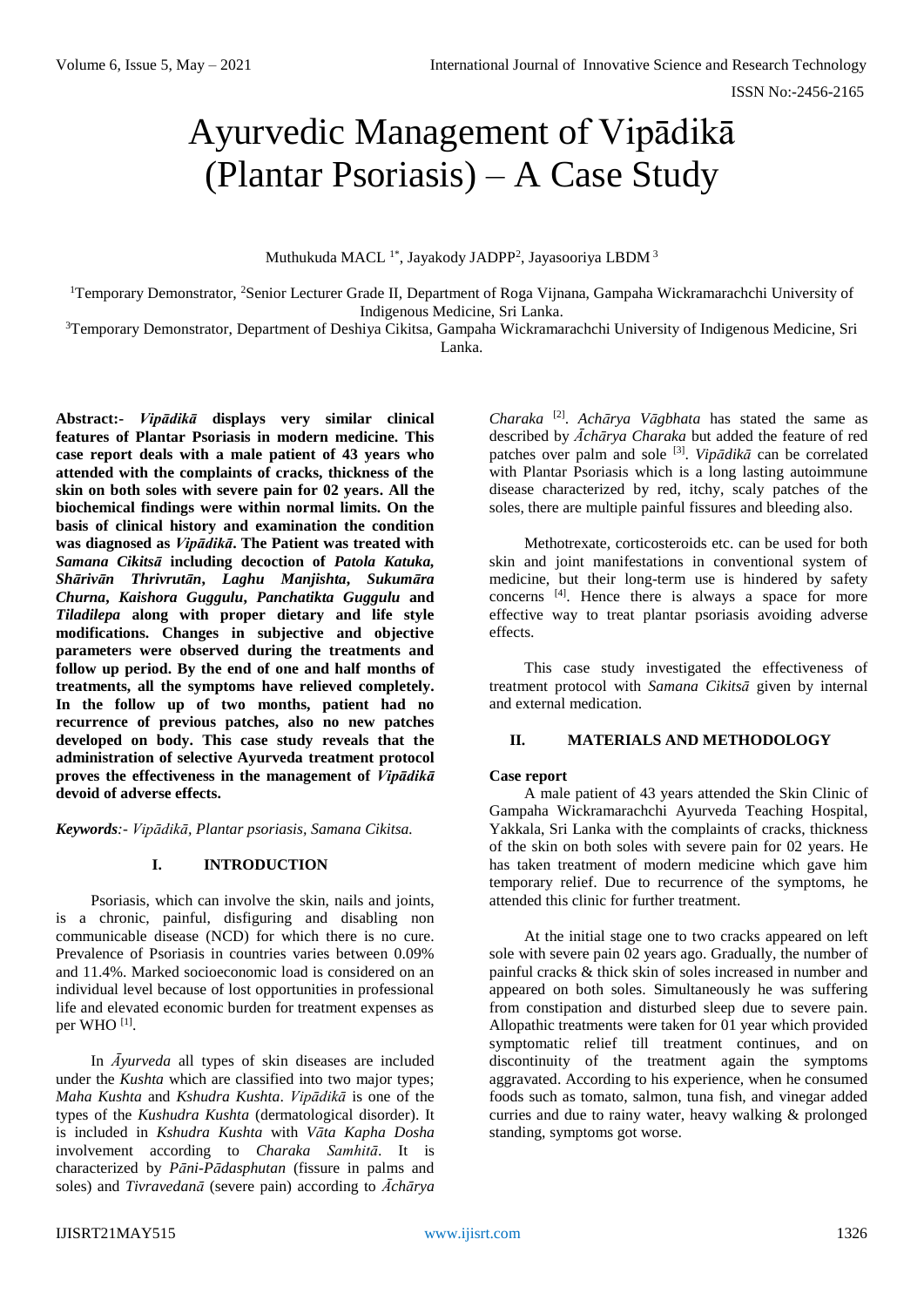No history of diabetes, dyslipidaemia, hypertension or any major medical illness was noticed. Patient has had no history of allergy to any drug or food item. No related family history. Routine blood examination such as FBS (Fasting Blood Sugar), Liver Function Tests, Renal Function Tests, Urine Examination and Lipid profile were within the normal limits.

On examination, multiple deep fissures were present on both soles with severe pain and local tenderness. There was no oozing or pus formation. Other systemic examinations were intact.

According to the clinical features, the condition was diagnosed as *Vipādikā.*

## **Criteria for assessment of (***Vipadikā***) Plantar Psoriasis**

# **Subjective criteria**

Assessment of symptoms were carried out by using a Numeric Rating Scale as given below.

## Pain

- 0- Absent
- 1- On deep palpation
- 2- On touch
- 3- Without touch pain is present

## Roughness

- 0- No roughness in the feet
- 1- Slight roughness to touch in the feet
- 2- Mild roughness in the feet that can be seen and felt
- 3- Moderate roughness that can be easily seen and felt
- 4- Coarse roughness that can prominently see and felt

### Itching

- 0- No itching
- 1- Mild / Occasional itching
- 2- Moderate (tolerable) infrequent
- 3- Severe itching frequently
- Very severe itching disturbing sleep and other activities

## **Objective criteria**

Number of fissures

- 0- Absent
- 1- 1 to 10
- 2- 11 to 20

 $3 - 20 +$ 

## **Treatment plan**

## **During the 1 st two weeks**

Decoction of *Patola Katuka* was prepared according to *Kashāya Paribhāsā* [5] . 120ml of decoction was given twice a day (6am & 6pm) before meals with added sugar and honey. 10g of *Sukumāra churna* was added to a cup of boiled water and left closed for about 20 minutes, filtered and administered at bed time <sup>[6]</sup>. Two pills of *Kaishora Guggulu* were given twice daily with water <sup>[7]</sup>.

# **During the 2nd two weeks**

Decoction of *Shārivān Thrivrutān* was prepared according to *Kashāya Paribhāsa* [8]. 120ml of decoction was given twice a day (6am & 6pm) before meals with added sugar and honey. 10g of *Sukumara Churna* was added to a cup of boiled water and left closed for about 20 minutes, filtered and administered at bed time. Two pills of *Panchatikta*  Guggulu were given twice daily with water [9].

# **During the 3rd two weeks**

Decoction of *Laghu Manjishtā* was prepared according to *Kashāya Paribhāsa* [10]. 120ml of decoction was given twice a day (6am & 6pm) before meals with added sugar and honey. 10g of *Sukumara Churna* was added to a cup of boiled water and left closed for about 20 minutes, filtered and administered at bed time. Two pills of *Kaishora Guggulu* were given twice daily with water.

He was advised to soak his feet in medicated water boiled with leaves of *Chakramarda*-*Cassia alata* L., and Rhizome of *Haridrā* - *Curcuma longa* for 30 minutes. 150g of leaves of *Chakramarda*-*Cassia alata* L., 50g of Rhizome of *Haridrā* - *Curcuma longa*, 100g of scraped and once squeezed *Nārikela* (*Cocos nucifera*) were washed and chopped well  $^{[11]}$ . About 750ml of water was added and boiled up to 100˚C about 5-10 minutes until it became a paste and allowed to cool. Feet were dipped in mixture and allowed for 30 minutes. This was repeated twice a day morning and evening for  $1\frac{1}{2}$  months. Then patient was asked to wash it off well using recommended herbal soap. *Tiladilepa* was applied in the morning and evening over the lesions [12]. The patient was strictly advised on his dietary and behavioural patterns during treatments. He was advised to avoid non vegetarian food (fish, mutton, chicken, beef etc.), fast food, fermented food, contaminated water and environment. And further he was advised for meditation to reduce mental stress and to avoid *divā nidrā*. Patient was observed for the treatment period of 1 ½ months and follow up period of two months. Changes of signs and symptoms were observed during the treatments.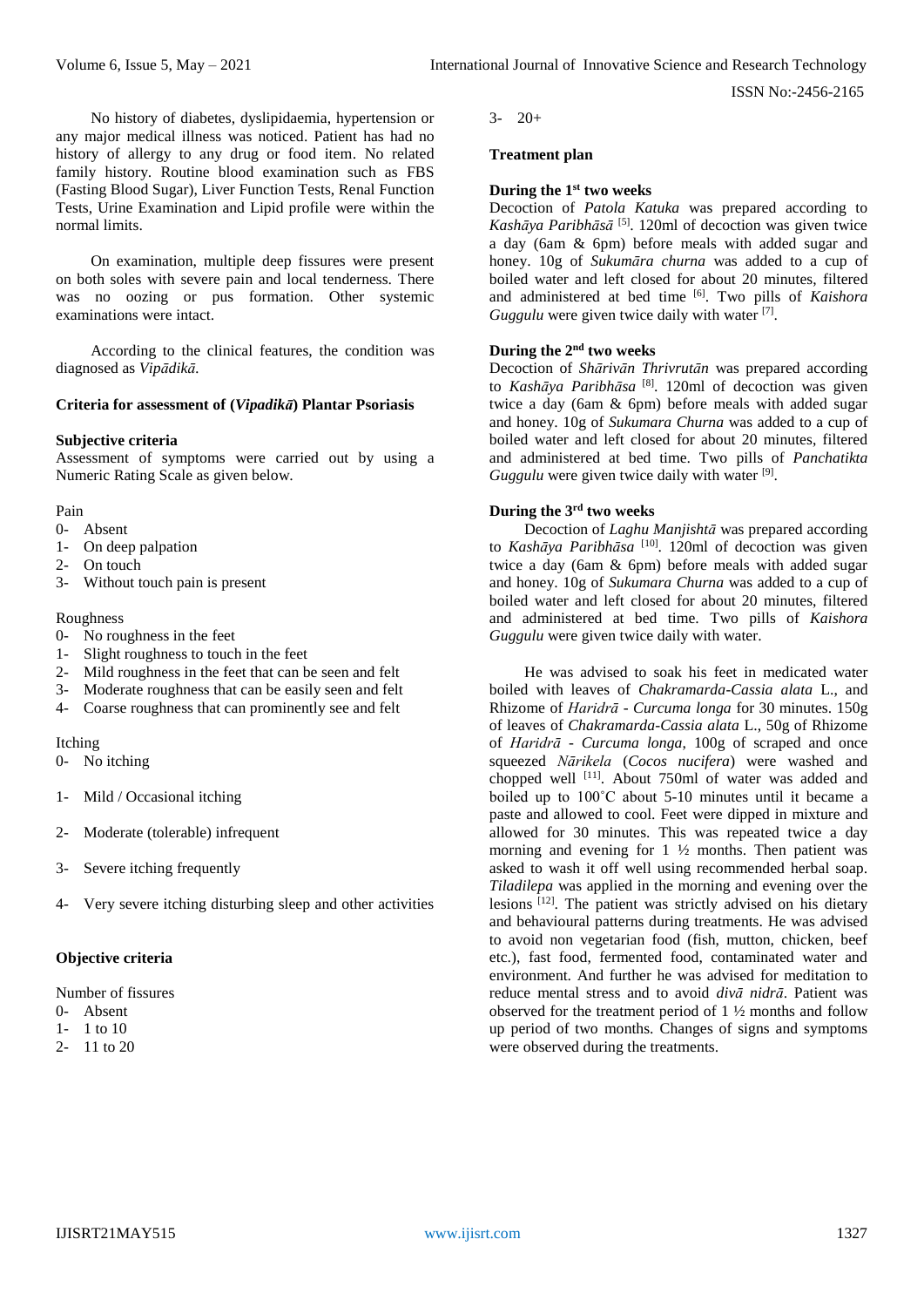## **III. RESULTS AND DISCUSSION**

Table 1- Before and after treatment results

|                     |                  | Before treatment | After treatment |
|---------------------|------------------|------------------|-----------------|
| Subjective criteria | Pain             |                  |                 |
|                     | <b>Roughness</b> |                  |                 |
|                     | Itching          |                  |                 |
| Objective criteria  | No: of fissures  |                  |                 |

#### **Clinical images:**



This case report was intended to check the efficacy of *Samana Cikitsā* in the management of *Vipādikā.*

In the follow up of two months, the patient has had no recurrence of previous cracks, also no new cracks developed on soles. Ayurvedic approach of dual detoxification of external and internal showed marked improvement in this case.

*Vipādikā* is associated with *Vāta* and *Kapha Dosa*. Decoction of *Patola Katukā* is composed of *Patola* (*Trichosanthes dioica*), *Katukā* (*Picrorhiza Kurroa*), *Bhiru*  (*Asparagus racemosus*), *Guduchī* (*Tinospora cordifolia*), *Harithakī* (*Terminalia chebula*), *Vibhithakī* (*Terminalia belerica*), *Amalakī* (*Phylanthes embelica*) *Guduchī*  (*Tinospora cordifolia*)**.** *Patola* and *Katukā* have *Tikta Rasa*, *Rūksha*, *Laghu Guna* and *Katu Vipāka* which subsides *Kapha Dosa*. *Ushna Vīrya* of *Patola* subsides *Vāta Dosa*. *Snigdha Guna* and *Ushna Vīrya* of *Guduchī* alleviates *Vāta* further *Tikta* and *Kashāya Rasa* subsides *Kapha. Bhiru* has *Madhura Rasa* and *Snigdha Guna* which alleviates *Vāta Dosa* [13] *.*

Decoction of *Shārivān Thrivritān* is composed of *Shārivā* (*Hemidesmos indicus*), *Trivrut* (*Ipomea turpethum*), *Drakshā* (*Vitis vinifera* Linn), *Anantā* (*Tragia involucrate* Linn), *Svarna patra* (*Cassis angastifolia*), *Katukā* (*Picrorhiza Kurroa*), *Haritaki* (*Terminalia chebula*), *Vāsaka* (*Adhatoda vasica*), *Hingu Niryāsa* (*Ferula foetida*), *Haridrā* (*Curcuma longa*), *Dāruharidrā* (*Berberis aristata*), *Svādu Kantaka* (*Tribulus terrestris*). *Trivrit* is *Bhedhaka* in *Prabhava*. It helps in relieving constipation. *Dosas* get eliminated with faeces. *Tikta, Kashāya Rasa, Laghu Ruksha* 

*Guna, Ushna Virya* and *Katu Vipāka* of *Trivrit* alleviates *Kapha Dosa*. *Anantā* is *Tridosa Shāmaka* in which *Tikta Rasa* and *Katu Vipāka* pacify *Kapha*. *Hingu Niryāsa* is *Kapha Vata shāmaka* and in turns *Katu Rasa* and *Vipāka, Laghu Guna, Ushna Virya* helps in reducing *Kapha* and *Ushna Virya* and *Snigdha Guna* pacify *Vata. Katu* and *Ushna Guna* helps for *Dipana*, *Pāchana*, *Rochana* actions. *Haridra* is also *Kapha Vata Shāmaka* in *Dosa Karma*. *Tikta, Katu Rasa, Laghu Ruksha Guna, Katu Vipāka* of *Haridra* pacify *Kapha Dosa* while *Ushna Virya* relieves *Vata*. *Daruharidra* has *Tikta, Kashaya Rasa, Laghu, Ruksha Guna*, *Ushna Virya* and *Katu Vipāka* which subsides *Kapha. Madhura Rasa* and *Vipāka, Snigdha Guna* of *Svadu Kantaka* pacify *Vata Dosa* [13] .

Decoction of *Laghu Manjistadi* is composed of *Manjista* (*Rubia cordifolia* L.), *Triphala* (*Emblica officinale*, *Terminalia belerica, Terminalia chebula*), *Katuka* (*Picrorhiza Kurroa*), *Vaca* (*Acorus calamus*), *Daruharidra* (*Berberis aristata), Haridra* (*Curcuma longa* L.), *Guduci* (*Tinospora cordifolia), Nimbha (Azadirachta indica). Kasaya, Tikta Rasa, Ruksha Guna, Usna Virya* and *Katu Vipaka* of *Manjista* relieves *Kapha. Katu, Tikta Rasa, Laghu Guna, Usna Virya* and *Katu Vipaka* of *Vaca* pacify *Kapha Dosa* while *Usna Virya* relievs *Vata Dosa* [13] .

*Panchatiktaghrit Guggula* is a highly potential drug indicated exclusively by *Chakradutta* in *Kushtha Adhikar* [14] . It has *Kushtaghna, Jwaraghna* (anti-pyretic), and *Vishaghna* (antipoison) properties and pacifies *Kapha* and *Pitta Doshas*. It also possesses *Rasaprasadana* (improvement in the quality of blood), *Raktaprasadana* (purification of the blood), *Amapachana* (removal of